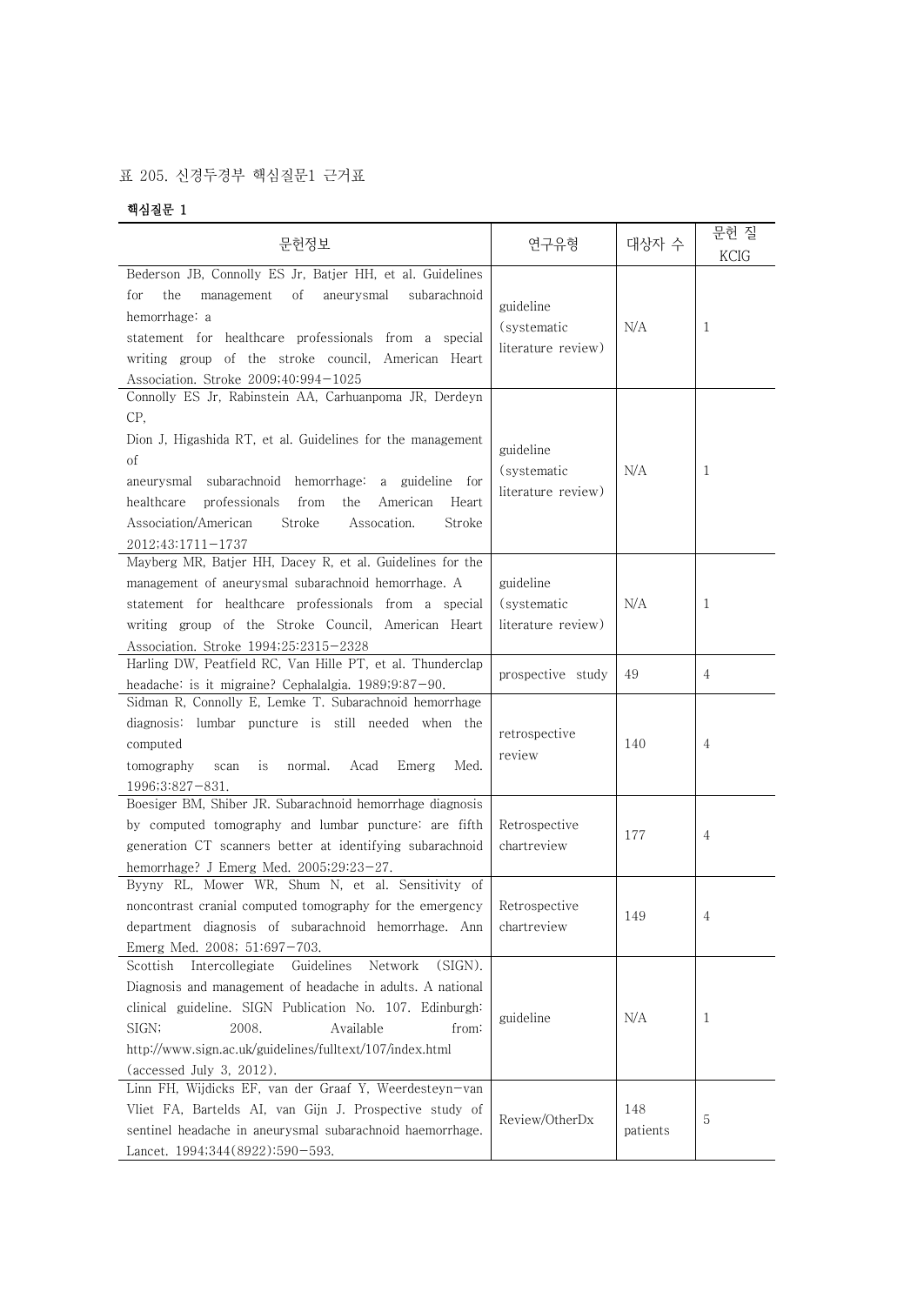| Perez-Sempere A, Portera-Sanchez A. Acute headache of<br>Review/OtherDx<br>27<br>5<br>recent onset and subarachnoid hemorrhage: a prospective<br>patients<br>study. Headache. $1994;34(3):172-174$ .<br>van der Wee N, Rinkel GJ, Hasan D, van Gijn J. Detection<br>of subarachnoid haemorrhage on early CT: is lumbar<br>Review/OtherDx<br>175<br>5<br>puncture still needed after a negative scan? J Neurol<br>patients<br>Neurosurg Psychiatry. 1995;58(3):357-359.<br>Vale FL, Bradley EL, Fisher WS, 3rd. The relationship of<br>Review/OtherDx<br>108<br>subarachnoid hemorrhage and the need for<br>5<br>patients<br>postoperative shunting. J Neurosurg. $1997;86(3):462-466$ .<br>Suarez JI, Tarr RW, Selman WR. Aneurysmal subarachnoid<br>Review/OtherDx<br>N/A<br>5<br>hemorrhage. N Engl J Med.<br>$2006;354(4):387-396.$<br>Jayaraman MV, Mayo-Smith WW, Tung GA,<br>et<br>al.<br>35<br>Detection of intracranial aneurysms: multi-detector row CT<br>ObservationalDx<br>total<br>1<br>DSA.<br>angiography<br>compared<br>with<br>Radiology.<br>patients<br>2004;230(2):510-518.<br>Silbert PL, Mokri B, Schievink WI. Headache and neck pain<br>Review/OtherDx<br>161<br>in spontaneous internal carotid and vertebral<br>5<br>patients<br>artery dissections. Neurology. $1995;45(8):1517-1522$ .<br>Al-Shahi R, White PM, Davenport RJ, Lindsay KW.<br>N/A<br>5<br>review<br>Subarachnoid haemorrhage. BMJ 2006;333(7561):235-40.<br>Mark DG, Hung YY, Offerman SR, et al. Nontraumatic<br>subarachnoid hemorrhage in the setting of negative cranial<br>223<br>computed tomography results: external validation of a<br>case control<br>patients,<br>4<br>clinical and imaging prediction rule. Ann Emerg Med<br>55 cases<br>2013;62:1-10.<br>Cortnum S, Sørensen P, Jørgensen J. Determining the<br>296<br>sensitivity of computed tomography scanning in early<br>Casesseries<br>$\overline{4}$<br>detection<br>subarachnoid hemorrhage. Neurosurgery<br>of<br>patients<br>2010;66:900-2.<br>Backes D, Rinkel GJ, Kemperman H, et al. Time-dependent<br>250<br>test characteristics of head computed tomography in prospective<br>4<br>patients suspected of nontraumatic subarachnoid<br>patients<br>cohort<br>hemorrhage. Stroke 2012;43:2115-9.<br>Gee C, Dawson M, Bledsoe J, et al. Sensitivity of<br>134<br>newer-generation computed tomography<br>scanners<br>for<br>case series<br>5<br>subarachnoid hemorrhage: a Bayesian analysis. J Emerg<br>patients<br>Med 2012;43:13-8.<br>Lourenco AP, Mayo-Smith WW, Tubbs RJ, et al. Does<br>6<br>16-detector computed tomography improve detection of<br>$\left($<br>1<br>Case series<br>4<br>non-traumatic subarachnoid hemorrhage in the emergency<br>cases)<br>department? J Emerg Med 2009;36:171-5.<br>Ward MJ, Bonomo JB, Adeoye O, et al. Cost-effectiveness<br>of diagnostic strategies for evaluation of suspected<br>Theoretical<br>N/A<br>$\overline{4}$<br>subarachnoid hemorrhage in the emergency department.<br>modeling<br>Acad Emerg Med 2012;19: 1134-44. | L,<br>Martinez-Menendez<br>А,<br>Calandre<br>Lledo<br>В. |        |  |
|-----------------------------------------------------------------------------------------------------------------------------------------------------------------------------------------------------------------------------------------------------------------------------------------------------------------------------------------------------------------------------------------------------------------------------------------------------------------------------------------------------------------------------------------------------------------------------------------------------------------------------------------------------------------------------------------------------------------------------------------------------------------------------------------------------------------------------------------------------------------------------------------------------------------------------------------------------------------------------------------------------------------------------------------------------------------------------------------------------------------------------------------------------------------------------------------------------------------------------------------------------------------------------------------------------------------------------------------------------------------------------------------------------------------------------------------------------------------------------------------------------------------------------------------------------------------------------------------------------------------------------------------------------------------------------------------------------------------------------------------------------------------------------------------------------------------------------------------------------------------------------------------------------------------------------------------------------------------------------------------------------------------------------------------------------------------------------------------------------------------------------------------------------------------------------------------------------------------------------------------------------------------------------------------------------------------------------------------------------------------------------------------------------------------------------------------------------------------------------------------------------------------------------------------------------------------------------------------------------------------------------------------------------------------------------------------------------------------------------------------------------------------------------------------------------------------------------------------------------------------------------------------------------------------------------------------------------------------------------------------------------------------------------------------------------|----------------------------------------------------------|--------|--|
|                                                                                                                                                                                                                                                                                                                                                                                                                                                                                                                                                                                                                                                                                                                                                                                                                                                                                                                                                                                                                                                                                                                                                                                                                                                                                                                                                                                                                                                                                                                                                                                                                                                                                                                                                                                                                                                                                                                                                                                                                                                                                                                                                                                                                                                                                                                                                                                                                                                                                                                                                                                                                                                                                                                                                                                                                                                                                                                                                                                                                                                     |                                                          |        |  |
|                                                                                                                                                                                                                                                                                                                                                                                                                                                                                                                                                                                                                                                                                                                                                                                                                                                                                                                                                                                                                                                                                                                                                                                                                                                                                                                                                                                                                                                                                                                                                                                                                                                                                                                                                                                                                                                                                                                                                                                                                                                                                                                                                                                                                                                                                                                                                                                                                                                                                                                                                                                                                                                                                                                                                                                                                                                                                                                                                                                                                                                     |                                                          |        |  |
|                                                                                                                                                                                                                                                                                                                                                                                                                                                                                                                                                                                                                                                                                                                                                                                                                                                                                                                                                                                                                                                                                                                                                                                                                                                                                                                                                                                                                                                                                                                                                                                                                                                                                                                                                                                                                                                                                                                                                                                                                                                                                                                                                                                                                                                                                                                                                                                                                                                                                                                                                                                                                                                                                                                                                                                                                                                                                                                                                                                                                                                     |                                                          |        |  |
|                                                                                                                                                                                                                                                                                                                                                                                                                                                                                                                                                                                                                                                                                                                                                                                                                                                                                                                                                                                                                                                                                                                                                                                                                                                                                                                                                                                                                                                                                                                                                                                                                                                                                                                                                                                                                                                                                                                                                                                                                                                                                                                                                                                                                                                                                                                                                                                                                                                                                                                                                                                                                                                                                                                                                                                                                                                                                                                                                                                                                                                     |                                                          |        |  |
|                                                                                                                                                                                                                                                                                                                                                                                                                                                                                                                                                                                                                                                                                                                                                                                                                                                                                                                                                                                                                                                                                                                                                                                                                                                                                                                                                                                                                                                                                                                                                                                                                                                                                                                                                                                                                                                                                                                                                                                                                                                                                                                                                                                                                                                                                                                                                                                                                                                                                                                                                                                                                                                                                                                                                                                                                                                                                                                                                                                                                                                     |                                                          |        |  |
|                                                                                                                                                                                                                                                                                                                                                                                                                                                                                                                                                                                                                                                                                                                                                                                                                                                                                                                                                                                                                                                                                                                                                                                                                                                                                                                                                                                                                                                                                                                                                                                                                                                                                                                                                                                                                                                                                                                                                                                                                                                                                                                                                                                                                                                                                                                                                                                                                                                                                                                                                                                                                                                                                                                                                                                                                                                                                                                                                                                                                                                     |                                                          |        |  |
|                                                                                                                                                                                                                                                                                                                                                                                                                                                                                                                                                                                                                                                                                                                                                                                                                                                                                                                                                                                                                                                                                                                                                                                                                                                                                                                                                                                                                                                                                                                                                                                                                                                                                                                                                                                                                                                                                                                                                                                                                                                                                                                                                                                                                                                                                                                                                                                                                                                                                                                                                                                                                                                                                                                                                                                                                                                                                                                                                                                                                                                     |                                                          |        |  |
|                                                                                                                                                                                                                                                                                                                                                                                                                                                                                                                                                                                                                                                                                                                                                                                                                                                                                                                                                                                                                                                                                                                                                                                                                                                                                                                                                                                                                                                                                                                                                                                                                                                                                                                                                                                                                                                                                                                                                                                                                                                                                                                                                                                                                                                                                                                                                                                                                                                                                                                                                                                                                                                                                                                                                                                                                                                                                                                                                                                                                                                     |                                                          |        |  |
|                                                                                                                                                                                                                                                                                                                                                                                                                                                                                                                                                                                                                                                                                                                                                                                                                                                                                                                                                                                                                                                                                                                                                                                                                                                                                                                                                                                                                                                                                                                                                                                                                                                                                                                                                                                                                                                                                                                                                                                                                                                                                                                                                                                                                                                                                                                                                                                                                                                                                                                                                                                                                                                                                                                                                                                                                                                                                                                                                                                                                                                     |                                                          |        |  |
|                                                                                                                                                                                                                                                                                                                                                                                                                                                                                                                                                                                                                                                                                                                                                                                                                                                                                                                                                                                                                                                                                                                                                                                                                                                                                                                                                                                                                                                                                                                                                                                                                                                                                                                                                                                                                                                                                                                                                                                                                                                                                                                                                                                                                                                                                                                                                                                                                                                                                                                                                                                                                                                                                                                                                                                                                                                                                                                                                                                                                                                     |                                                          |        |  |
|                                                                                                                                                                                                                                                                                                                                                                                                                                                                                                                                                                                                                                                                                                                                                                                                                                                                                                                                                                                                                                                                                                                                                                                                                                                                                                                                                                                                                                                                                                                                                                                                                                                                                                                                                                                                                                                                                                                                                                                                                                                                                                                                                                                                                                                                                                                                                                                                                                                                                                                                                                                                                                                                                                                                                                                                                                                                                                                                                                                                                                                     |                                                          |        |  |
|                                                                                                                                                                                                                                                                                                                                                                                                                                                                                                                                                                                                                                                                                                                                                                                                                                                                                                                                                                                                                                                                                                                                                                                                                                                                                                                                                                                                                                                                                                                                                                                                                                                                                                                                                                                                                                                                                                                                                                                                                                                                                                                                                                                                                                                                                                                                                                                                                                                                                                                                                                                                                                                                                                                                                                                                                                                                                                                                                                                                                                                     |                                                          |        |  |
|                                                                                                                                                                                                                                                                                                                                                                                                                                                                                                                                                                                                                                                                                                                                                                                                                                                                                                                                                                                                                                                                                                                                                                                                                                                                                                                                                                                                                                                                                                                                                                                                                                                                                                                                                                                                                                                                                                                                                                                                                                                                                                                                                                                                                                                                                                                                                                                                                                                                                                                                                                                                                                                                                                                                                                                                                                                                                                                                                                                                                                                     |                                                          |        |  |
|                                                                                                                                                                                                                                                                                                                                                                                                                                                                                                                                                                                                                                                                                                                                                                                                                                                                                                                                                                                                                                                                                                                                                                                                                                                                                                                                                                                                                                                                                                                                                                                                                                                                                                                                                                                                                                                                                                                                                                                                                                                                                                                                                                                                                                                                                                                                                                                                                                                                                                                                                                                                                                                                                                                                                                                                                                                                                                                                                                                                                                                     |                                                          |        |  |
|                                                                                                                                                                                                                                                                                                                                                                                                                                                                                                                                                                                                                                                                                                                                                                                                                                                                                                                                                                                                                                                                                                                                                                                                                                                                                                                                                                                                                                                                                                                                                                                                                                                                                                                                                                                                                                                                                                                                                                                                                                                                                                                                                                                                                                                                                                                                                                                                                                                                                                                                                                                                                                                                                                                                                                                                                                                                                                                                                                                                                                                     |                                                          |        |  |
|                                                                                                                                                                                                                                                                                                                                                                                                                                                                                                                                                                                                                                                                                                                                                                                                                                                                                                                                                                                                                                                                                                                                                                                                                                                                                                                                                                                                                                                                                                                                                                                                                                                                                                                                                                                                                                                                                                                                                                                                                                                                                                                                                                                                                                                                                                                                                                                                                                                                                                                                                                                                                                                                                                                                                                                                                                                                                                                                                                                                                                                     |                                                          |        |  |
|                                                                                                                                                                                                                                                                                                                                                                                                                                                                                                                                                                                                                                                                                                                                                                                                                                                                                                                                                                                                                                                                                                                                                                                                                                                                                                                                                                                                                                                                                                                                                                                                                                                                                                                                                                                                                                                                                                                                                                                                                                                                                                                                                                                                                                                                                                                                                                                                                                                                                                                                                                                                                                                                                                                                                                                                                                                                                                                                                                                                                                                     |                                                          |        |  |
|                                                                                                                                                                                                                                                                                                                                                                                                                                                                                                                                                                                                                                                                                                                                                                                                                                                                                                                                                                                                                                                                                                                                                                                                                                                                                                                                                                                                                                                                                                                                                                                                                                                                                                                                                                                                                                                                                                                                                                                                                                                                                                                                                                                                                                                                                                                                                                                                                                                                                                                                                                                                                                                                                                                                                                                                                                                                                                                                                                                                                                                     |                                                          |        |  |
|                                                                                                                                                                                                                                                                                                                                                                                                                                                                                                                                                                                                                                                                                                                                                                                                                                                                                                                                                                                                                                                                                                                                                                                                                                                                                                                                                                                                                                                                                                                                                                                                                                                                                                                                                                                                                                                                                                                                                                                                                                                                                                                                                                                                                                                                                                                                                                                                                                                                                                                                                                                                                                                                                                                                                                                                                                                                                                                                                                                                                                                     |                                                          |        |  |
|                                                                                                                                                                                                                                                                                                                                                                                                                                                                                                                                                                                                                                                                                                                                                                                                                                                                                                                                                                                                                                                                                                                                                                                                                                                                                                                                                                                                                                                                                                                                                                                                                                                                                                                                                                                                                                                                                                                                                                                                                                                                                                                                                                                                                                                                                                                                                                                                                                                                                                                                                                                                                                                                                                                                                                                                                                                                                                                                                                                                                                                     |                                                          |        |  |
|                                                                                                                                                                                                                                                                                                                                                                                                                                                                                                                                                                                                                                                                                                                                                                                                                                                                                                                                                                                                                                                                                                                                                                                                                                                                                                                                                                                                                                                                                                                                                                                                                                                                                                                                                                                                                                                                                                                                                                                                                                                                                                                                                                                                                                                                                                                                                                                                                                                                                                                                                                                                                                                                                                                                                                                                                                                                                                                                                                                                                                                     |                                                          |        |  |
|                                                                                                                                                                                                                                                                                                                                                                                                                                                                                                                                                                                                                                                                                                                                                                                                                                                                                                                                                                                                                                                                                                                                                                                                                                                                                                                                                                                                                                                                                                                                                                                                                                                                                                                                                                                                                                                                                                                                                                                                                                                                                                                                                                                                                                                                                                                                                                                                                                                                                                                                                                                                                                                                                                                                                                                                                                                                                                                                                                                                                                                     |                                                          |        |  |
|                                                                                                                                                                                                                                                                                                                                                                                                                                                                                                                                                                                                                                                                                                                                                                                                                                                                                                                                                                                                                                                                                                                                                                                                                                                                                                                                                                                                                                                                                                                                                                                                                                                                                                                                                                                                                                                                                                                                                                                                                                                                                                                                                                                                                                                                                                                                                                                                                                                                                                                                                                                                                                                                                                                                                                                                                                                                                                                                                                                                                                                     |                                                          |        |  |
|                                                                                                                                                                                                                                                                                                                                                                                                                                                                                                                                                                                                                                                                                                                                                                                                                                                                                                                                                                                                                                                                                                                                                                                                                                                                                                                                                                                                                                                                                                                                                                                                                                                                                                                                                                                                                                                                                                                                                                                                                                                                                                                                                                                                                                                                                                                                                                                                                                                                                                                                                                                                                                                                                                                                                                                                                                                                                                                                                                                                                                                     |                                                          |        |  |
|                                                                                                                                                                                                                                                                                                                                                                                                                                                                                                                                                                                                                                                                                                                                                                                                                                                                                                                                                                                                                                                                                                                                                                                                                                                                                                                                                                                                                                                                                                                                                                                                                                                                                                                                                                                                                                                                                                                                                                                                                                                                                                                                                                                                                                                                                                                                                                                                                                                                                                                                                                                                                                                                                                                                                                                                                                                                                                                                                                                                                                                     |                                                          |        |  |
|                                                                                                                                                                                                                                                                                                                                                                                                                                                                                                                                                                                                                                                                                                                                                                                                                                                                                                                                                                                                                                                                                                                                                                                                                                                                                                                                                                                                                                                                                                                                                                                                                                                                                                                                                                                                                                                                                                                                                                                                                                                                                                                                                                                                                                                                                                                                                                                                                                                                                                                                                                                                                                                                                                                                                                                                                                                                                                                                                                                                                                                     |                                                          |        |  |
|                                                                                                                                                                                                                                                                                                                                                                                                                                                                                                                                                                                                                                                                                                                                                                                                                                                                                                                                                                                                                                                                                                                                                                                                                                                                                                                                                                                                                                                                                                                                                                                                                                                                                                                                                                                                                                                                                                                                                                                                                                                                                                                                                                                                                                                                                                                                                                                                                                                                                                                                                                                                                                                                                                                                                                                                                                                                                                                                                                                                                                                     |                                                          |        |  |
|                                                                                                                                                                                                                                                                                                                                                                                                                                                                                                                                                                                                                                                                                                                                                                                                                                                                                                                                                                                                                                                                                                                                                                                                                                                                                                                                                                                                                                                                                                                                                                                                                                                                                                                                                                                                                                                                                                                                                                                                                                                                                                                                                                                                                                                                                                                                                                                                                                                                                                                                                                                                                                                                                                                                                                                                                                                                                                                                                                                                                                                     |                                                          |        |  |
|                                                                                                                                                                                                                                                                                                                                                                                                                                                                                                                                                                                                                                                                                                                                                                                                                                                                                                                                                                                                                                                                                                                                                                                                                                                                                                                                                                                                                                                                                                                                                                                                                                                                                                                                                                                                                                                                                                                                                                                                                                                                                                                                                                                                                                                                                                                                                                                                                                                                                                                                                                                                                                                                                                                                                                                                                                                                                                                                                                                                                                                     |                                                          |        |  |
|                                                                                                                                                                                                                                                                                                                                                                                                                                                                                                                                                                                                                                                                                                                                                                                                                                                                                                                                                                                                                                                                                                                                                                                                                                                                                                                                                                                                                                                                                                                                                                                                                                                                                                                                                                                                                                                                                                                                                                                                                                                                                                                                                                                                                                                                                                                                                                                                                                                                                                                                                                                                                                                                                                                                                                                                                                                                                                                                                                                                                                                     |                                                          |        |  |
|                                                                                                                                                                                                                                                                                                                                                                                                                                                                                                                                                                                                                                                                                                                                                                                                                                                                                                                                                                                                                                                                                                                                                                                                                                                                                                                                                                                                                                                                                                                                                                                                                                                                                                                                                                                                                                                                                                                                                                                                                                                                                                                                                                                                                                                                                                                                                                                                                                                                                                                                                                                                                                                                                                                                                                                                                                                                                                                                                                                                                                                     |                                                          |        |  |
|                                                                                                                                                                                                                                                                                                                                                                                                                                                                                                                                                                                                                                                                                                                                                                                                                                                                                                                                                                                                                                                                                                                                                                                                                                                                                                                                                                                                                                                                                                                                                                                                                                                                                                                                                                                                                                                                                                                                                                                                                                                                                                                                                                                                                                                                                                                                                                                                                                                                                                                                                                                                                                                                                                                                                                                                                                                                                                                                                                                                                                                     |                                                          |        |  |
|                                                                                                                                                                                                                                                                                                                                                                                                                                                                                                                                                                                                                                                                                                                                                                                                                                                                                                                                                                                                                                                                                                                                                                                                                                                                                                                                                                                                                                                                                                                                                                                                                                                                                                                                                                                                                                                                                                                                                                                                                                                                                                                                                                                                                                                                                                                                                                                                                                                                                                                                                                                                                                                                                                                                                                                                                                                                                                                                                                                                                                                     |                                                          |        |  |
|                                                                                                                                                                                                                                                                                                                                                                                                                                                                                                                                                                                                                                                                                                                                                                                                                                                                                                                                                                                                                                                                                                                                                                                                                                                                                                                                                                                                                                                                                                                                                                                                                                                                                                                                                                                                                                                                                                                                                                                                                                                                                                                                                                                                                                                                                                                                                                                                                                                                                                                                                                                                                                                                                                                                                                                                                                                                                                                                                                                                                                                     |                                                          |        |  |
|                                                                                                                                                                                                                                                                                                                                                                                                                                                                                                                                                                                                                                                                                                                                                                                                                                                                                                                                                                                                                                                                                                                                                                                                                                                                                                                                                                                                                                                                                                                                                                                                                                                                                                                                                                                                                                                                                                                                                                                                                                                                                                                                                                                                                                                                                                                                                                                                                                                                                                                                                                                                                                                                                                                                                                                                                                                                                                                                                                                                                                                     |                                                          |        |  |
|                                                                                                                                                                                                                                                                                                                                                                                                                                                                                                                                                                                                                                                                                                                                                                                                                                                                                                                                                                                                                                                                                                                                                                                                                                                                                                                                                                                                                                                                                                                                                                                                                                                                                                                                                                                                                                                                                                                                                                                                                                                                                                                                                                                                                                                                                                                                                                                                                                                                                                                                                                                                                                                                                                                                                                                                                                                                                                                                                                                                                                                     |                                                          |        |  |
|                                                                                                                                                                                                                                                                                                                                                                                                                                                                                                                                                                                                                                                                                                                                                                                                                                                                                                                                                                                                                                                                                                                                                                                                                                                                                                                                                                                                                                                                                                                                                                                                                                                                                                                                                                                                                                                                                                                                                                                                                                                                                                                                                                                                                                                                                                                                                                                                                                                                                                                                                                                                                                                                                                                                                                                                                                                                                                                                                                                                                                                     |                                                          |        |  |
|                                                                                                                                                                                                                                                                                                                                                                                                                                                                                                                                                                                                                                                                                                                                                                                                                                                                                                                                                                                                                                                                                                                                                                                                                                                                                                                                                                                                                                                                                                                                                                                                                                                                                                                                                                                                                                                                                                                                                                                                                                                                                                                                                                                                                                                                                                                                                                                                                                                                                                                                                                                                                                                                                                                                                                                                                                                                                                                                                                                                                                                     |                                                          |        |  |
|                                                                                                                                                                                                                                                                                                                                                                                                                                                                                                                                                                                                                                                                                                                                                                                                                                                                                                                                                                                                                                                                                                                                                                                                                                                                                                                                                                                                                                                                                                                                                                                                                                                                                                                                                                                                                                                                                                                                                                                                                                                                                                                                                                                                                                                                                                                                                                                                                                                                                                                                                                                                                                                                                                                                                                                                                                                                                                                                                                                                                                                     |                                                          |        |  |
|                                                                                                                                                                                                                                                                                                                                                                                                                                                                                                                                                                                                                                                                                                                                                                                                                                                                                                                                                                                                                                                                                                                                                                                                                                                                                                                                                                                                                                                                                                                                                                                                                                                                                                                                                                                                                                                                                                                                                                                                                                                                                                                                                                                                                                                                                                                                                                                                                                                                                                                                                                                                                                                                                                                                                                                                                                                                                                                                                                                                                                                     |                                                          |        |  |
|                                                                                                                                                                                                                                                                                                                                                                                                                                                                                                                                                                                                                                                                                                                                                                                                                                                                                                                                                                                                                                                                                                                                                                                                                                                                                                                                                                                                                                                                                                                                                                                                                                                                                                                                                                                                                                                                                                                                                                                                                                                                                                                                                                                                                                                                                                                                                                                                                                                                                                                                                                                                                                                                                                                                                                                                                                                                                                                                                                                                                                                     |                                                          |        |  |
|                                                                                                                                                                                                                                                                                                                                                                                                                                                                                                                                                                                                                                                                                                                                                                                                                                                                                                                                                                                                                                                                                                                                                                                                                                                                                                                                                                                                                                                                                                                                                                                                                                                                                                                                                                                                                                                                                                                                                                                                                                                                                                                                                                                                                                                                                                                                                                                                                                                                                                                                                                                                                                                                                                                                                                                                                                                                                                                                                                                                                                                     |                                                          |        |  |
|                                                                                                                                                                                                                                                                                                                                                                                                                                                                                                                                                                                                                                                                                                                                                                                                                                                                                                                                                                                                                                                                                                                                                                                                                                                                                                                                                                                                                                                                                                                                                                                                                                                                                                                                                                                                                                                                                                                                                                                                                                                                                                                                                                                                                                                                                                                                                                                                                                                                                                                                                                                                                                                                                                                                                                                                                                                                                                                                                                                                                                                     |                                                          |        |  |
|                                                                                                                                                                                                                                                                                                                                                                                                                                                                                                                                                                                                                                                                                                                                                                                                                                                                                                                                                                                                                                                                                                                                                                                                                                                                                                                                                                                                                                                                                                                                                                                                                                                                                                                                                                                                                                                                                                                                                                                                                                                                                                                                                                                                                                                                                                                                                                                                                                                                                                                                                                                                                                                                                                                                                                                                                                                                                                                                                                                                                                                     |                                                          |        |  |
|                                                                                                                                                                                                                                                                                                                                                                                                                                                                                                                                                                                                                                                                                                                                                                                                                                                                                                                                                                                                                                                                                                                                                                                                                                                                                                                                                                                                                                                                                                                                                                                                                                                                                                                                                                                                                                                                                                                                                                                                                                                                                                                                                                                                                                                                                                                                                                                                                                                                                                                                                                                                                                                                                                                                                                                                                                                                                                                                                                                                                                                     |                                                          |        |  |
|                                                                                                                                                                                                                                                                                                                                                                                                                                                                                                                                                                                                                                                                                                                                                                                                                                                                                                                                                                                                                                                                                                                                                                                                                                                                                                                                                                                                                                                                                                                                                                                                                                                                                                                                                                                                                                                                                                                                                                                                                                                                                                                                                                                                                                                                                                                                                                                                                                                                                                                                                                                                                                                                                                                                                                                                                                                                                                                                                                                                                                                     |                                                          |        |  |
|                                                                                                                                                                                                                                                                                                                                                                                                                                                                                                                                                                                                                                                                                                                                                                                                                                                                                                                                                                                                                                                                                                                                                                                                                                                                                                                                                                                                                                                                                                                                                                                                                                                                                                                                                                                                                                                                                                                                                                                                                                                                                                                                                                                                                                                                                                                                                                                                                                                                                                                                                                                                                                                                                                                                                                                                                                                                                                                                                                                                                                                     | Jehle D, Chae F, Wai J, et al. Case series of 64 slice   | 7<br>( |  |
| Case series<br>5<br>computed tomography-computed tomographic angiography<br>cases)                                                                                                                                                                                                                                                                                                                                                                                                                                                                                                                                                                                                                                                                                                                                                                                                                                                                                                                                                                                                                                                                                                                                                                                                                                                                                                                                                                                                                                                                                                                                                                                                                                                                                                                                                                                                                                                                                                                                                                                                                                                                                                                                                                                                                                                                                                                                                                                                                                                                                                                                                                                                                                                                                                                                                                                                                                                                                                                                                                  |                                                          |        |  |